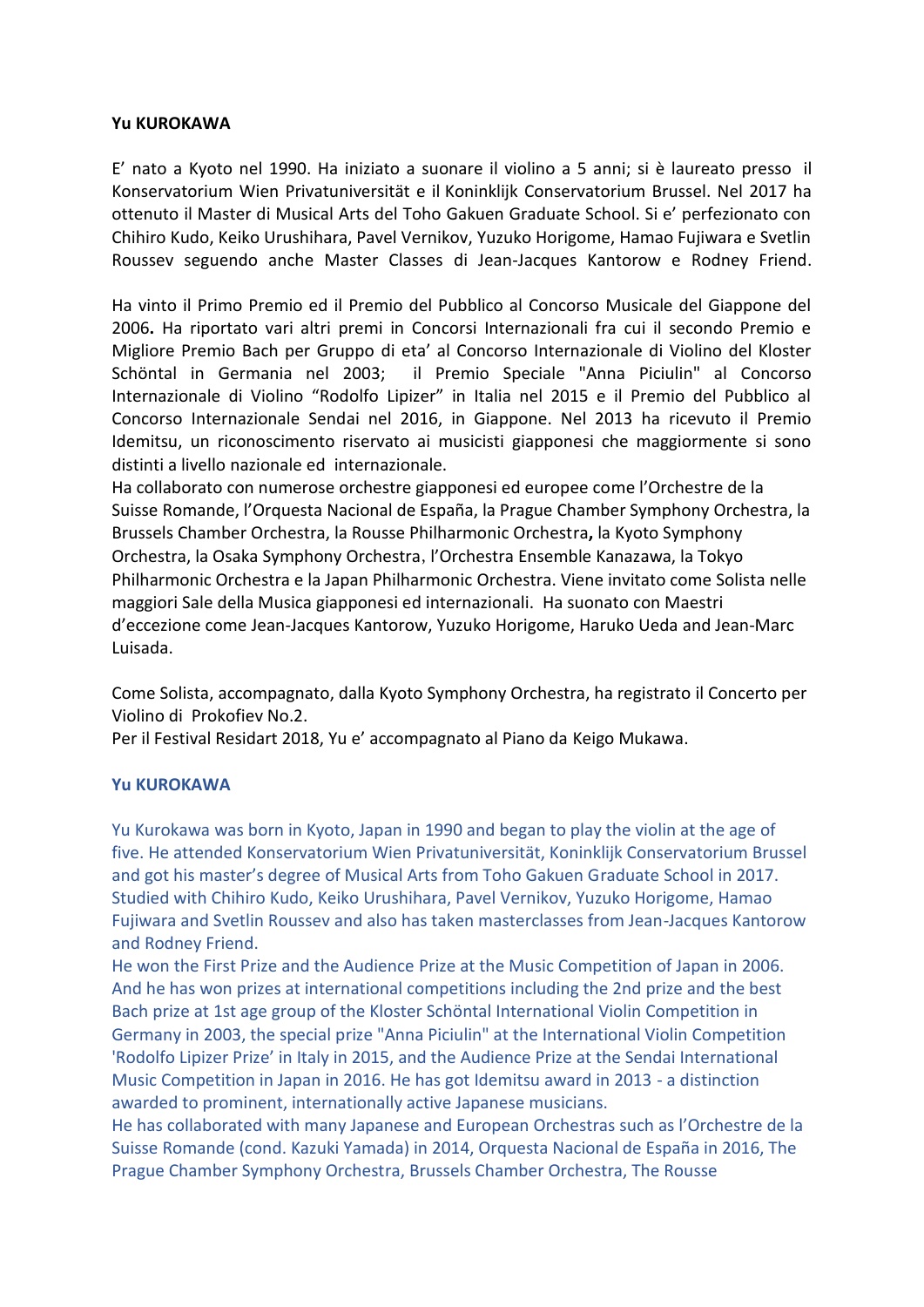Philharmonic, Kyoto Symphony Orchestra, Osaka Symphony Orchestra, Orchestra Ensemble Kanazawa, Tokyo Philharmonic Orchestra, and Japan Philharmonic Orchestra. He was invited as a guest soloist twice at "The International Music Festival Young Prague". He has also appeared as a recitalist in concerts in Tokyo, Osaka, Yokohama and other cities and has played chamber music with renowned musicians including Jean-Jacques Kantorow, Yuzuko Horigome, Haruko Ueda and Jean-Marc Luisada.

His performance as a soloist with Kyoto Symphony Orchestra was broadcasted at classic music program on NHK TV and its recording on CD was released (Prokofiev / Violin concerto No.2).

For Residart Festival 2018 he is accompanied at the piano by Keigo Mukawa.

## **Keigo MUKAWA**

E' nato nel 1993 nella Prefettura di Aichi (Giappone). Nel 2012, al primo anno alla Tokyo University of Arts, ha vinto il 1̇° Premio del Concorso del Giappone di Musica. Ulteriori premi includono il 2° Premio del Concorso Internazionale di Epinal (Francia) nel 2015 e il 1° Premio del pubblico al 5° Concorso "Coop Music Award" (Italia) nel 2016.

E' stato selezionato per tenere una serie di 6 recital per Chanel Pygmalion Days 2017 a Tokyo in cui ha anche suonato le opere complete per solo piano di M. Ravel.

Ha suonato con la Tokyo City Philarmonic Orchestra, la Tokyo Philharmonic Orchestra, la Lorraine National Orchestra in Francia; ha tenuto recitals in Francia, Svizzera, Lettonia, Cina e Giappone.

Dal 2014, dopo essere stato ammesso con unanimita' delle diverse giurie al Conservatoire National Supérieur de Musique et de Danse di Parigi, studia e lavora in Francia dove sta anche frequentando un corso di Master con Frank Braley, Haruko Ueda, Théodor Paraskivesco e Yukio Yokohama.

Ha vinto la borsa di studio Rohm Music Foundation nel 2015 e nel 2016, e la Ezoe Memorial Foundation Scholarship nel 2017.

## **Keigo MUKAWA**

Was born in 1993 in Aichi, Japan. In 2012, he won the 1st prize at the 81st Japan Music Competition when he was a first year student at Tokyo University of Arts. Other achievements in international piano competitions include 2nd prize at the 25th Epinal International Piano Competition(France) in 2015, 18th Ile de France International Piano Competition(France) and 1st prize and audience prize in 5th Coop Music Award(Italy) in 2016.

He was selected to perform for the CHANEL Pygmalion Days 2017 in Tokyo to hold a series of 6 recitals in which he has mainly played the complete piano solo works by Ravel.